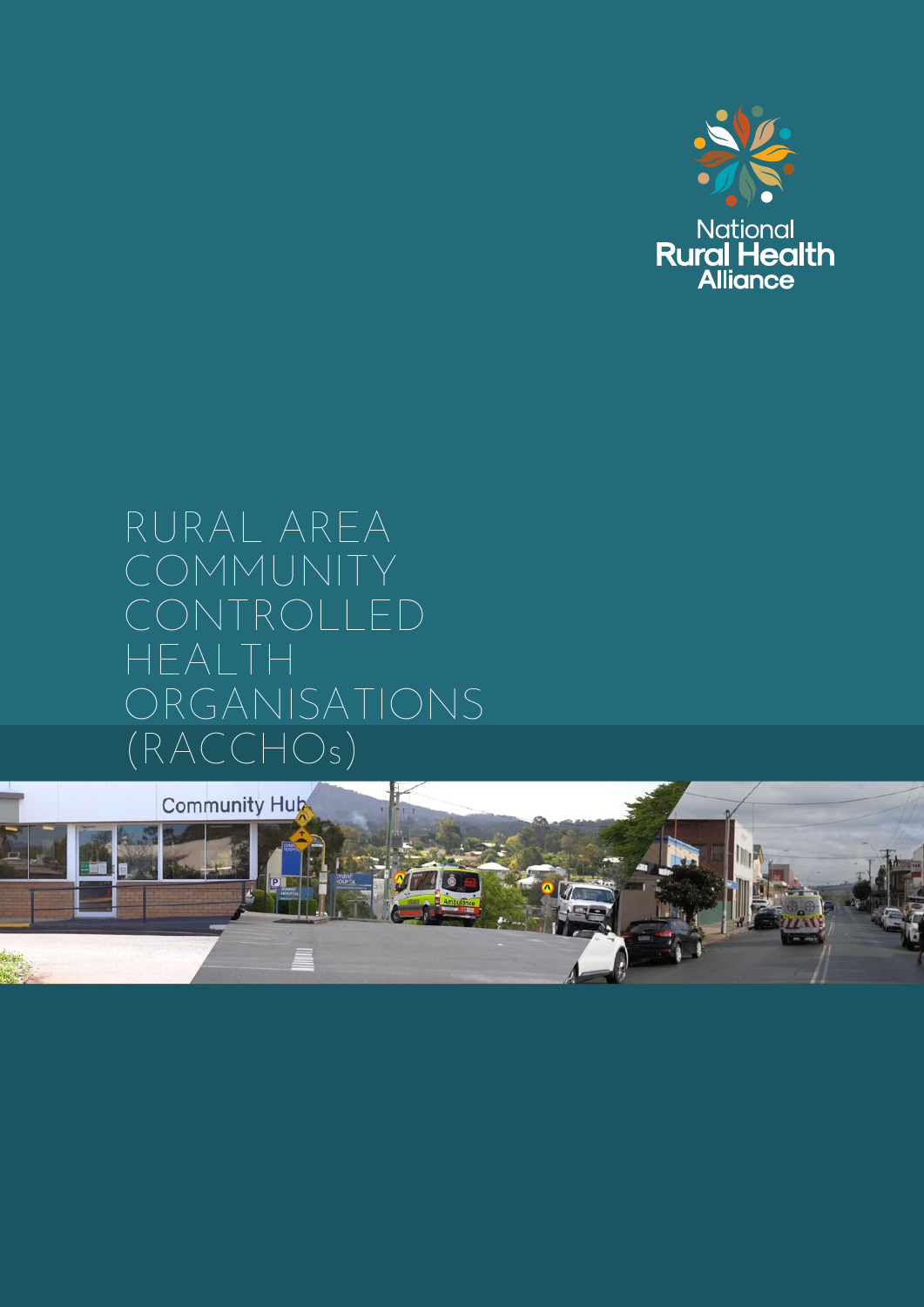## WHAT PROBLEMS WILL RACCHOs SOLVE?

People living in rural and remote Australia have poorer access to health services than other Australians. The number of health professionals decreases as geographic isolation increases and many communities have very limited access to health services. In fact, per capita, rural areas have up to 50 per cent fewer health providers than major cities.

Limited access to health services means people living in rural and remote areas have shorter lives and higher levels of disease and injury.

The shortage of health professionals in rural areas means that people are not accessing health services or claiming Medicare benefits at the same rate as people in major cities. This results in an underspend on health services in rural Australia. The National Rural Health Alliance has estimated that this rural health expenditure deficit is \$4 billion every year.

This means that \$4 billion that governments should be spending on health services for rural communities is not being spent where it should be. This saving to government comes at the expense of optimal health outcomes for rural communities.

There are a range of government programs and initiatives seeking to address these shortfalls. However, these initiatives are fragmented and, while some may have enjoyed a level of success, there is no evidence over time of any significant systemic improvement.

A new model of rural health care is needed to address the poorer health outcomes, rural health expenditure deficit and maldistribution of the health workforce affecting rural Australia. The new model of care, RACCHOs, overcomes the barriers to attracting and retaining a rural health workforce. These barriers can be classified as:

- Professional perceptions of limited networking opportuni�es, clinical experiences and supervision; professional isolation and lack of support from peers; work–life balance challenges.
- $\bullet$  Financial financial viability of practices; the need to work across multiple settings; multiple and complex sources of both government and private funding; administrative burden and business acumen requirements.
- Social lack of family and friendship networks; social isolation; cultural and recreational limitations; partner concerns including career and children's education.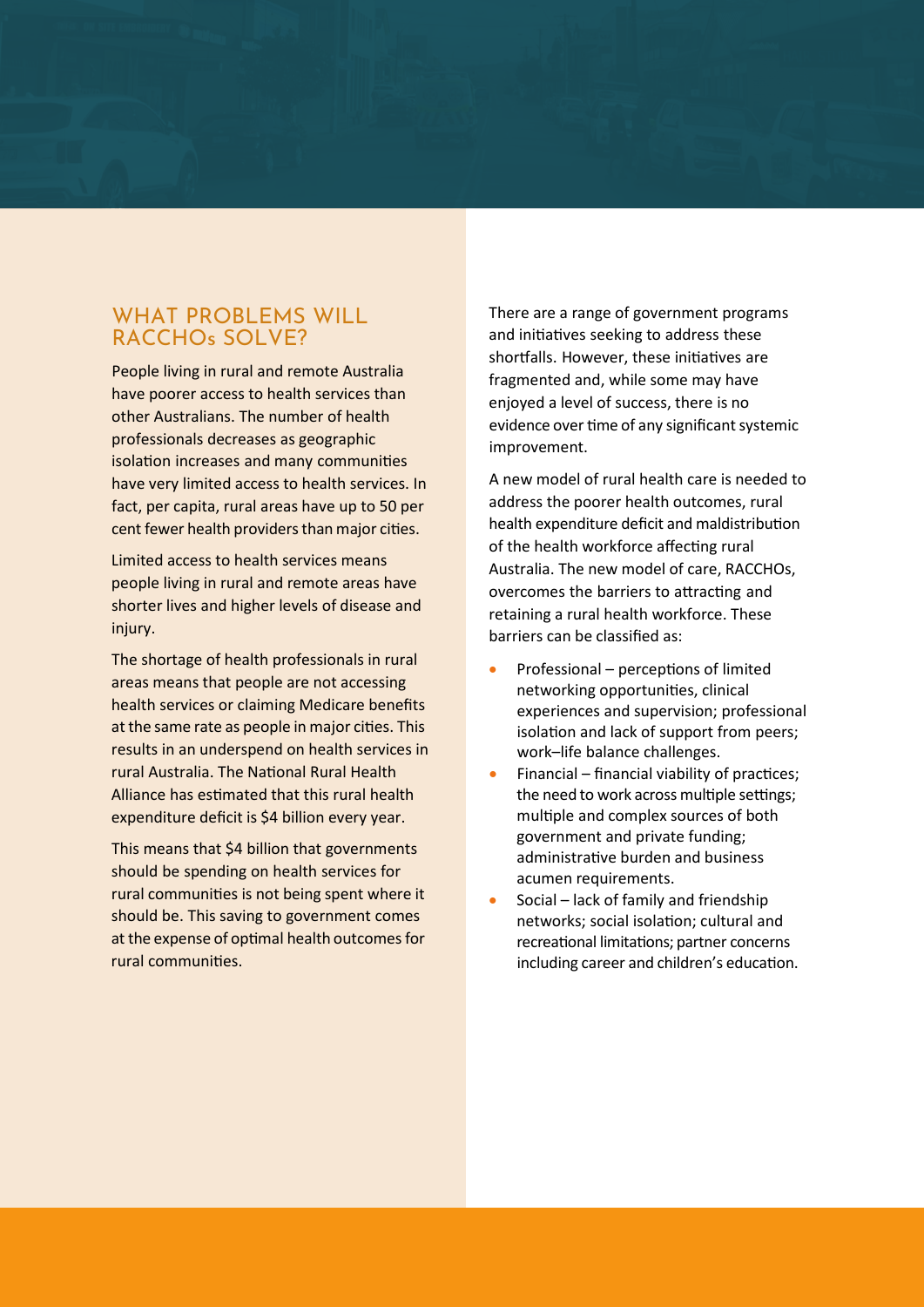# **Reception**

# **Community Hub**



# WHAT ARE RACCHOs?

œ

RACCHOs offer a comprehensive and affordable range of primary health care services. RACCHOs are not-for-profit organisations funded by government, designed and established by local communities to meet their primaryhealth care needs in flexible and responsive ways.

> RACCHOs employ a range of primary healthcare professionals – including general practitioners, nurses and midwives, dentists, allied health professionals (such as physiotherapists, podiatrists, psychologists, paramedics and pharmacists), as well as opportuni�es for rural generalists – to provide comprehensive continuity of care for rural communi�es according to need and local circumstances. RACCHOs also employ a practice manager and other administrative staff, supported by integrated information technology systems, to ensure a high standard of support that allows clinical staff to focus on clinical practise.

RACCHOs overcome many of the barriers to attracting and retaining a workforce by providing secure, ongoing employment with a single or primary employer, with attractive conditions including leave provisions (holiday, personal, parental and long service leave) and certainty of employment and income.

RACCHOs do not rely on practitioners making the major commitment of establishing their own practices with the attendant responsibilities of operating a financially viable, standalone business, such as managing staff, administration and compliance in what are often thin rural markets. This employment model makes it easier for health professionals to take up a rural position, knowing they can focus on their professional practise without the stress of establishing, purchasing or managing a practice. They can also easily change their mind if circumstances change.

RACCHOs support work–life balance, minimising social and professional isolation through peer support from a multidisciplinary team and overcoming negative perceptions of rural practice. Employment conditions recognise and support continuous professional development and specific accreditation requirements.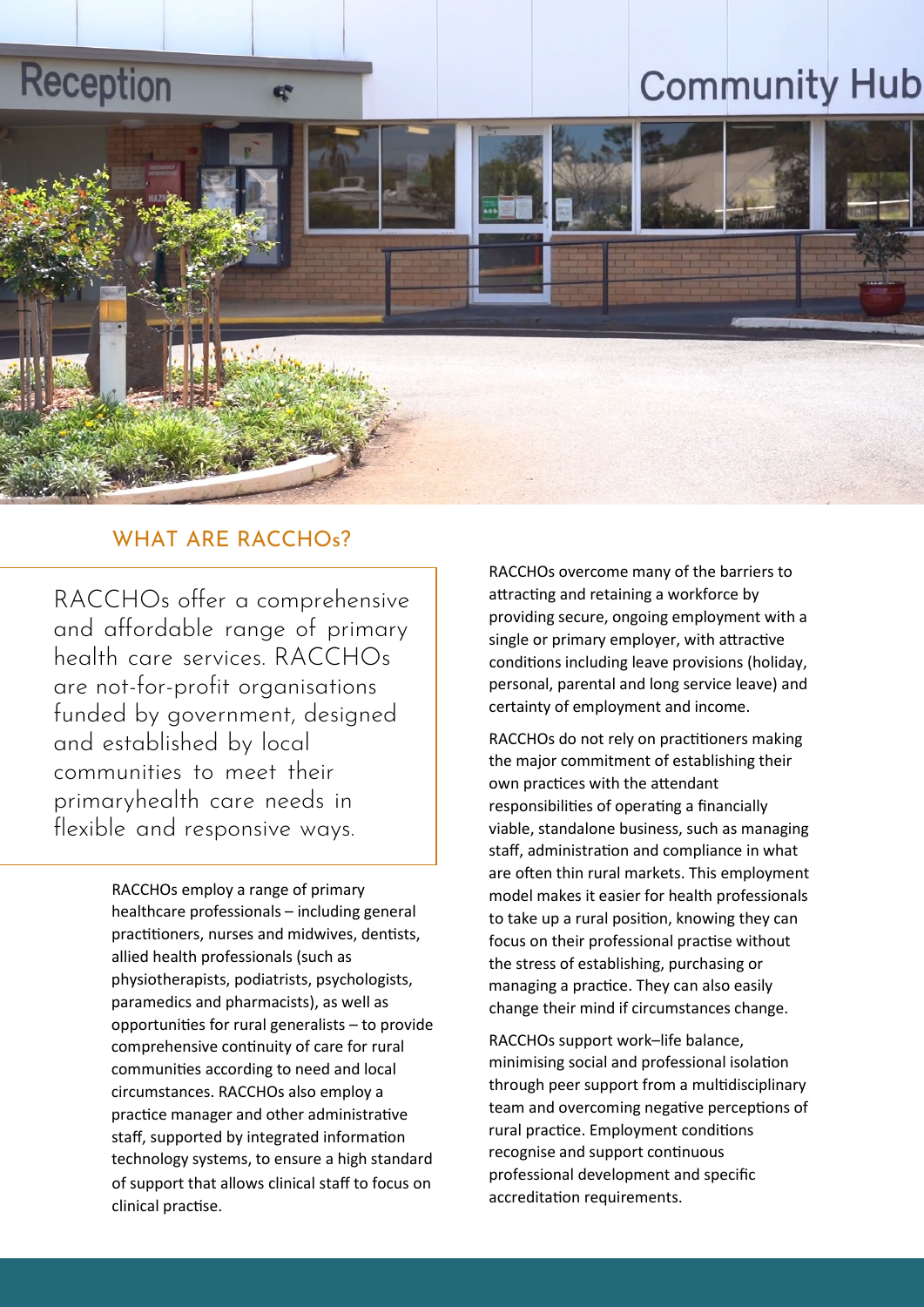

RACCHOs provide a ready connection to the local community, with support and advice available regarding accommodation, professional education, employment opportunities for partners, education options for children, and social and recreational activities.

RACCHOs provide a flexible employment model, adaptable to professional and community needs, which works with existing services (hospital, multipurpose service, general practice or other health providers) and with scope for conjoint appointment.

RACCHOs have a transparent governance model structured to support high-quality accountability and service delivery, addressing both clinical and strategic governance and ensuring these priorities are responsive to community views and needs.

RACCHOs rely on government funding from dedicated, additional and ongoing mechanisms to ensure their sustainability in thin rural markets. Rural hospitals receive block funding in acknowledgement that activity-based funding is not sufficient to support sustainable services in rural areas. The funding of primary health care should be no different. Dedicated, ongoing RACCHO funding assists in streamlining the fragmented and complex funding streams currently available to encourage and support rural prac�ce. Streamlined funding also significantly reduces the administrative burden of reporting and accountability requirements for multiple funding streams. Block funding, in recognition of the increased costs of delivering health services in rural and remote areas, helps ensure the accessibility of primary health care for all community members, noting that rural doctors currently have lower bulk-billing rates than those in major cities.

# WHAT RACCHOs ARE NOT

RACCHOs are not a 'one-size-fits-all' model but rather a ground-up, tailored model designed to meet the specific primary health care needs of individual rural communities.

RACCHOs would never be imposed on any rural community. RACCHOs would only be established at the request of communities. They must be initiated, developed and co-designed by local communi�es, including any existing health services.

RACCHOs would never be established in competition with existing health professionals in a community or threaten the viability of existing services. RACCHOs are intended to support communities where there is a lack of primary health care and would be implemented to ensure opportunities for any existing services are enhanced.

RACCHOs are not intended to compete with Aboriginal Community Controlled Health Organisations (ACCHOs). Where appropriate, they work collaboratively to ensure that all primary health care services, serving the full spectrum of community members, can thrive. RACCHOs would always acknowledge the holistic, comprehensive and culturally appropriate health services provided by these distinct organisations.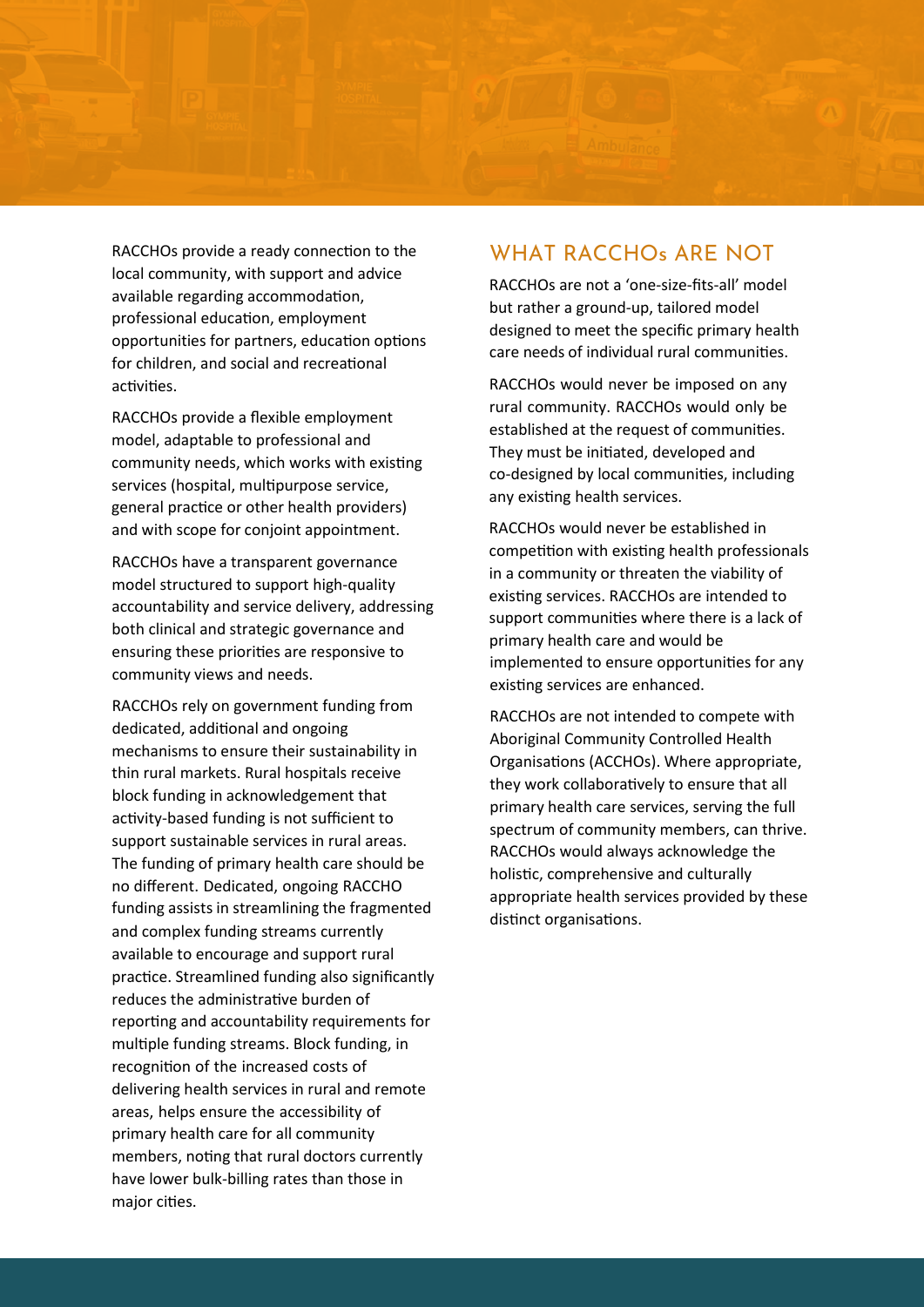

# WHAT ARE THE BENEFITS OF RACCHOs FOR ME?

### HEALTH PROFESSIONALS

For health professionals considering rural practise, RACCHOs provide an opportunity to work rurally without the requirement of establishing a practice or relying on shortterm, insecure contracts. RACCHOs provide the opportunity to practise as part of a multidisciplinary team and the professional satisfaction of providing continuity of care in a supportive community. Employment conditions support work–life balance as well as providing for professional development and skill enhancement.

### OTHER COMMUNITY HEALTHCARE PROVIDERS

For other community healthcare providers, there is the potential to work in close association with RACCHOs to build relationships, establish referral pathways, maximise cooperation and efficiencies and, where appropriate, integrate services. Services such as community pharmacies benefit from community access to general prac�ce and allied health services, as people are less likely to bypass their local services in favour of larger service centres.

# RURAL COMMUNITIES

RACCHOs provide local access to a comprehensive range of primary health care services, meaning people do not have to travel extensive distances or experience long waiting times. RACCHOs provide permanent, team-based continuous care focused on the health needs of the community, rather than a service reliant on locums or FIFO/DIDO health workers.

RACCHOs can also provide a base for visiting medical specialists, other visiting health professionals and a location for supported patient-end services for telehealth.

### UNIVERSITIES AND STUDENTS

RACCHOs provide an accessible environment to support undergraduate and graduate student training placements across the scope of health professions in a multidisciplinary team environment. They also provide a primary point of contact for University Departments of Rural Health to support health education, training and research.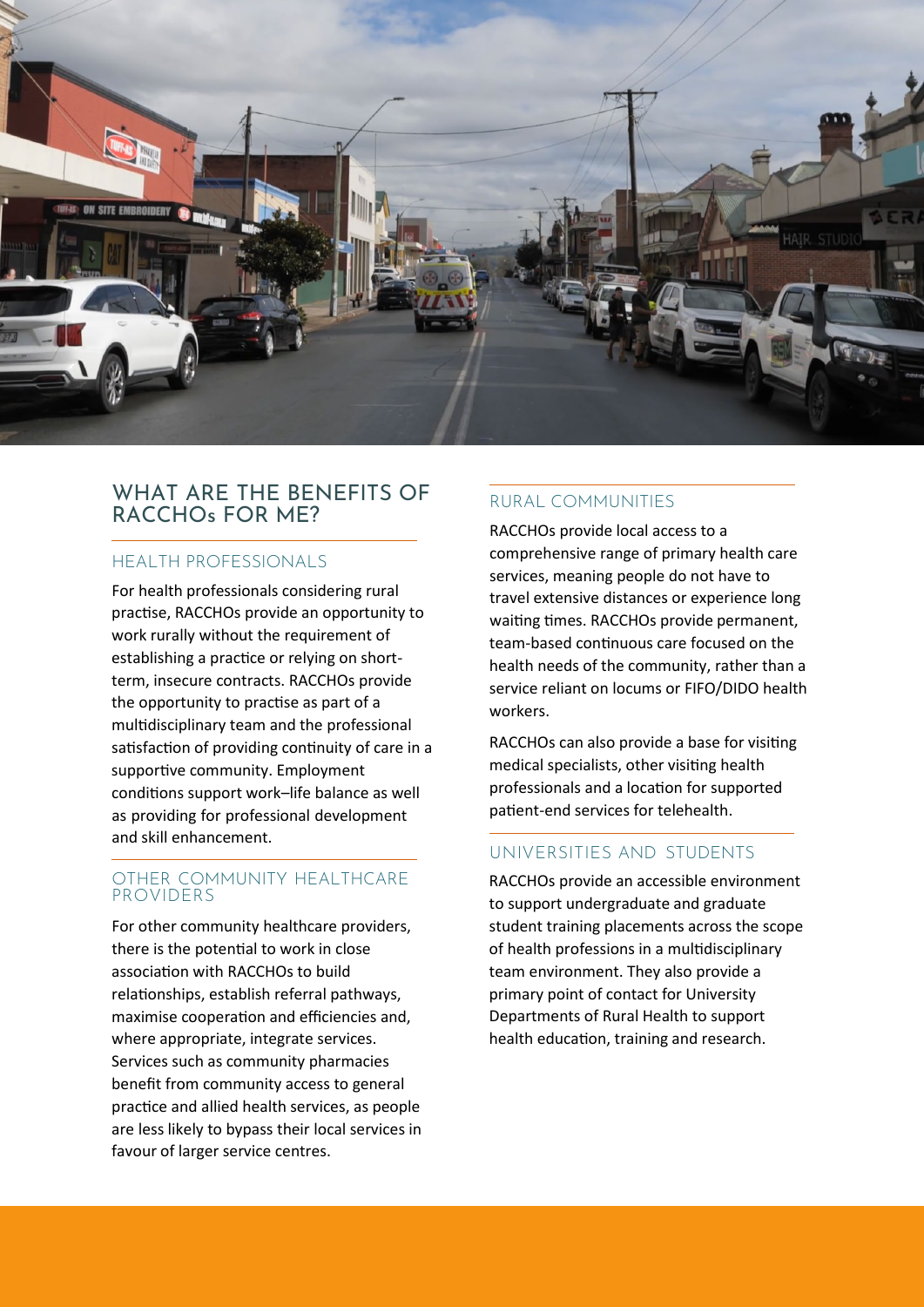#### LOCAL GOVERNMENT

Lack of access to quality primary health care is a major barrier to attracting and retaining a rural population base. This is particularly important for attracting younger families to rural Australia and to ensure that older people do not need to leave their communi�es to access primary health care.

If people do not need to leave their community to access health services, in both the short and long term there are flow-on benefits to the entire community, including all retail and service providers, ensuring community members shop and seek advice locally rather than in major centres.

The benefits of having access to comprehensive and affordable primary health care also has the potential to make communities more attractive for business investment. RACCHOs have the capacity to be a catalyst to improve viability of local businesses and can be highlighted by local government as a key benefit of the local area.

A further benefit for local government is that RACCHOs can be scaled up in times of natural disaster or other events, such as COVID-19, as a foundation to support additional health and welfare requirements, including mental health and trauma support.

#### AUSTRALIAN, STATE AND TERRITORY GOVERNMENTS

RACCHOs provide the opportunity for the Australian Government to provide targeted, high-profile funding to rural communities to address the \$4 billion rural health expenditure deficit.

RACCHOs comprehensively address the ambitions outlined in the 2020–25 Addendum to the National Health Reform Agreement, including the following requirements:

- joint planning and funding at a local level
- exploring innovative models of care in the national funding model
- identifying rural and remote areas where there is limited access to health and related services, with a view to developing new models of care that address equity of access and improve outcomes
- reorienting the health system around individuals and communi�es, and improving patient outcomes and experiences while considering the impacts on patients, carers and their families
- addressing workforce matters, including capability gaps for effective health service commissioning, and exploration of innovative workforce models and potential new roles to support better care coordination.

Providing people living in rural Australia with better access to primary health care will reduce the over-representation of rural Australians in potentially preventable hospitalisations (PPH). PPH can be addressed through the provision of appropriate individualised preventative health interventions and early disease management, usually delivered in primary health care and community-based settings.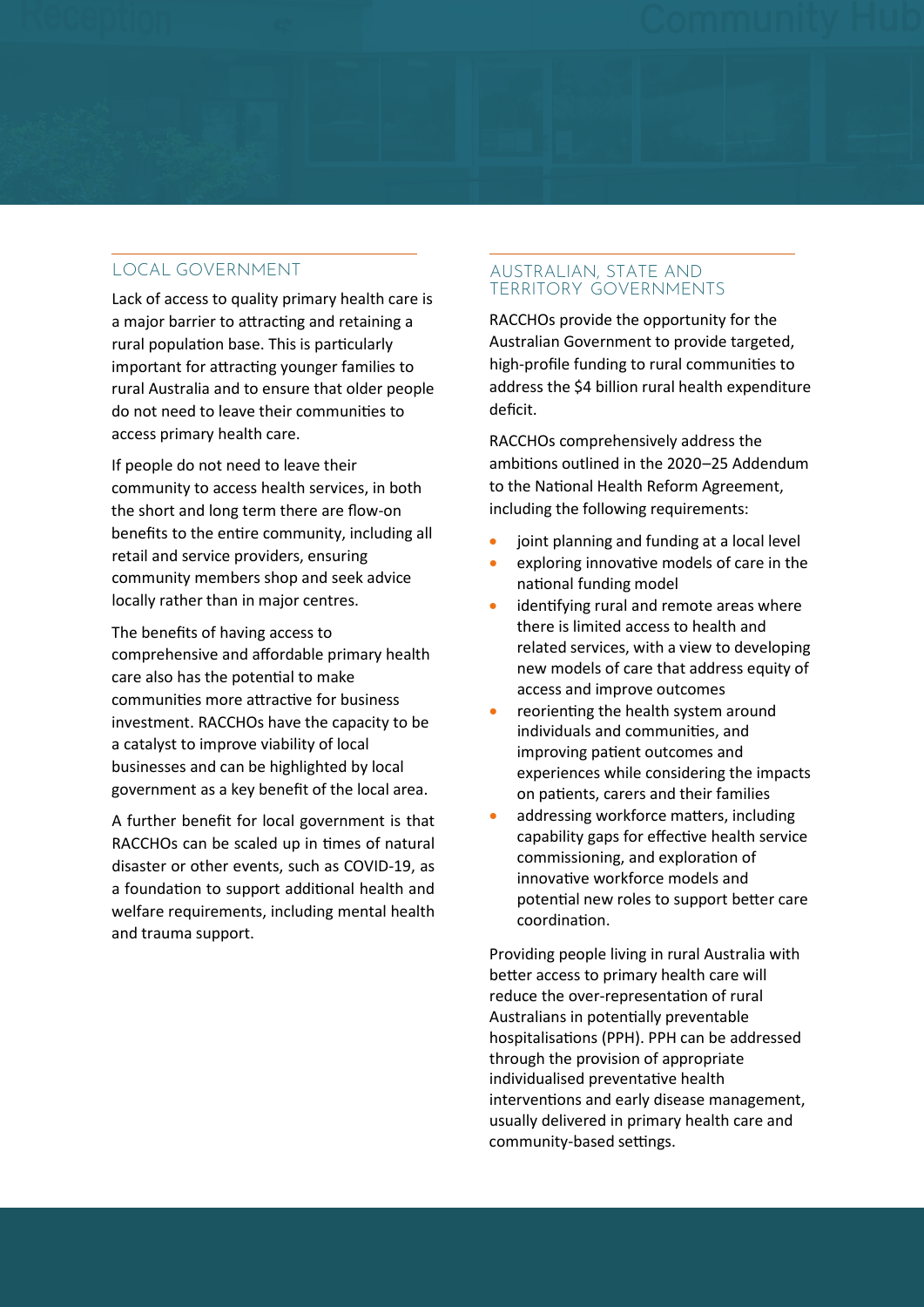

RACCHOs are consistent with, and fundamental to, the implementation of proposed primary health care reforms incorporating voluntary patient enrolment (VPE). The benefits of VPE can only be actualised for those who have access to a continuity of primary health care.

RACCHOs also provide a key point of contact for Primary Health Networks, Rural Workforce Agencies, and Local Health and Hospital Networks.

#### AGED-CARE, NDIS, DVA PROVIDERS AND RECIPIENTS

The health workforce shortages in rural Australia often mean that older people cannot access the support and interventions they need and are eligible for, including residential aged care facilities (RACF), National Disability Insurance Scheme (NDIS) benefits and support through the Department of Veterans' Affairs (DVA). RACCHOs have the potential to provide in-reach services for RACF, NDIS and DVA recipients, as well as for rural people with chronic disease, including those with chronic disease management plans.